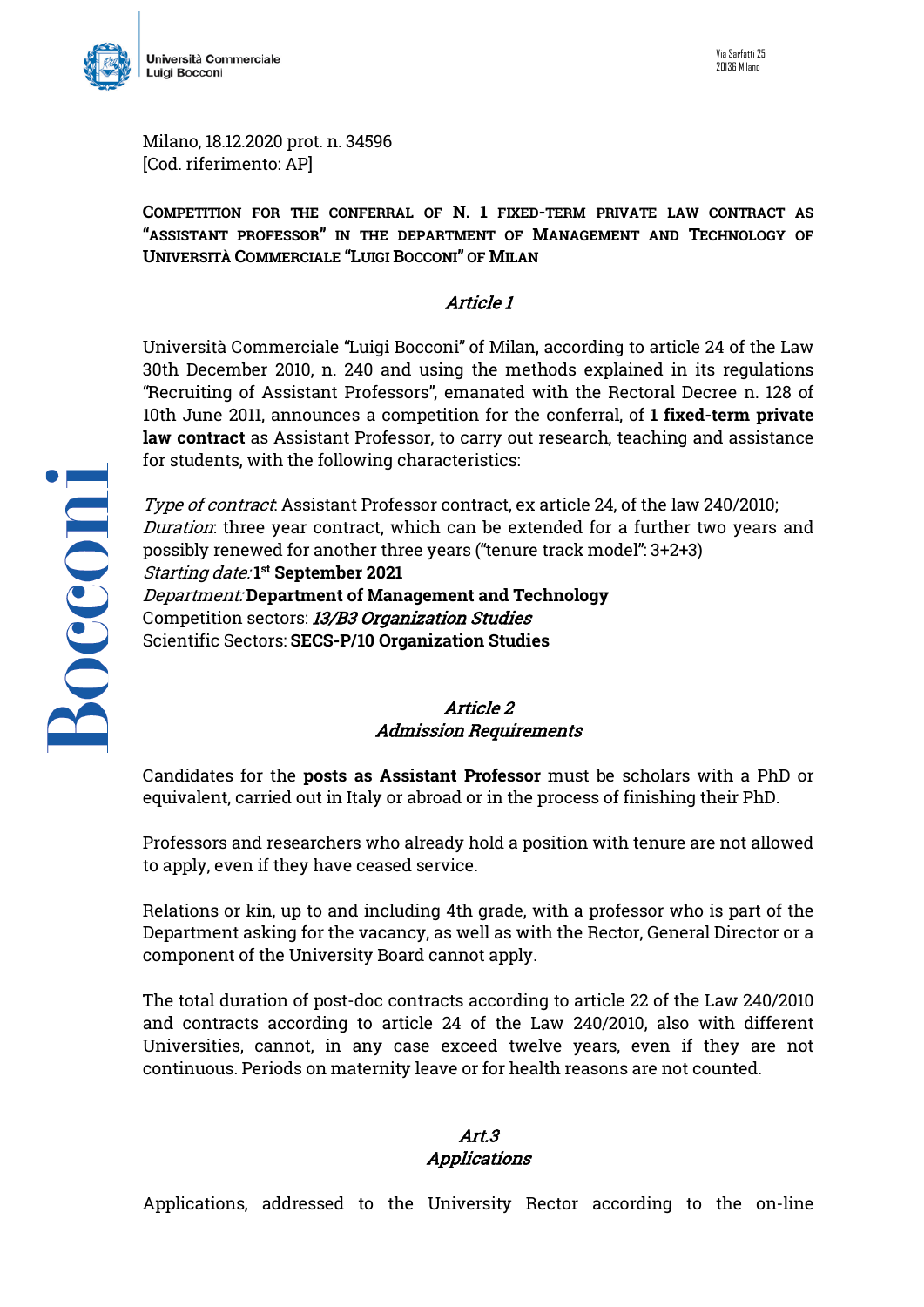



application form, must be sent electronically via the site **"www.unibocconi.eu/jobmarket"**, **by 23.59 of February 15th, 2021 (Italian time)**.

The following documents must be attached to the electronic application:

- a. a scientific curriculum (including a list of titles and publications);
- b. a job market paper which the candidate intends to submit for this evaluation;
- c. a research statement;
- d. list of three highly qualified academic referees providing a reference letter.

If the candidate has any other roles, he must attach a declaration stating the type of position and role currently being carried out.

Any possible externally paid roles may only be carried out after authorization by the Academic Bodies of Università Bocconi, according to the current regulations of the University.

### Art.4 Selection Procedure

In order to carry out the selection, the Department uses the Junior Hiring Committee (CJH), nominated yearly by the Department, designated by the respective regulations of the Department, chaired by a Full Professor as Head of the Junior Job Market, having heard the Vice-Rector for Human Resources. The composition of the Junior Hiring Committee will be such as to ensure the presence of a Bocconi tenured professor affiliated to the same Competition Sector or one close to the one advertised in the current Call for Position.

For hiring via the National and International job market, the evaluation of the applications will be carried out by the Junior Hiring Committee (JHC), who will draw up a short list of candidates. The short list of candidates to be interviewed must be between 10 and 20 percent of the applications, with a minimum of 6 candidates irrespective of the number of applications, if the applications are deemed eligible according to the Competition Sector advertised, as reported by the attachment B of the MD 855/2015.

Each candidate can be interviewed in person or via conference call, according to International Job Market practices to assess their teaching and research abilities and interest in covering the Assistant Professor position.

Deserving candidates may be invited to the University to carry out a series of interviews in the Department and to give a seminar based on their research (fly out).

This  $fly$  out could take place electronically due to the current global health emergency.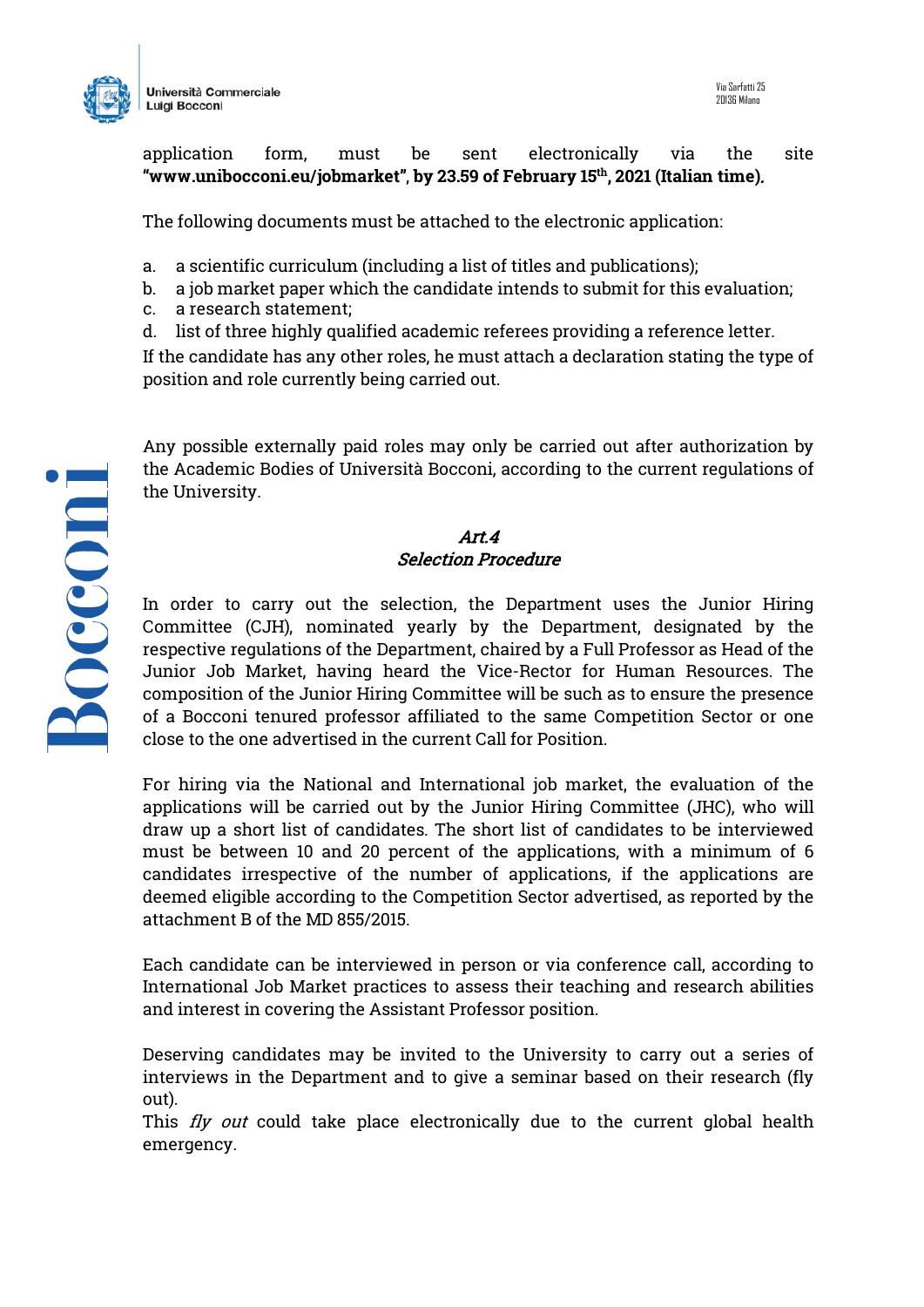

At the end of the selection process the Department Board, with agreement from the Vice Rector for Human Resources, will write an overall evaluation for each candidate, which will be published on the University website.

For eligible candidates, the University, following the proposal of the Department, has the possibility to make an offer which must explain: the contract type a) or b), teaching load required, requested scientific commitments in terms of minimum publications requested, proposed salary, which cannot be less than the minimum amount as laid down by article 24 of the Law 240/2010. It must also indicate the deadline by which the candidate must communicate their acceptance of the offer.

If the candidate accepts the offer, the University will draw up a fixed term, private law contract.

### Article 5 Rights and Duties of the Assistant Professor

The Assistant Professor contract lasts for three years and starts from *September 1*st, 2021 and can be extended for 2 years (type "a") and possibly renewed for an additional 3 years (type "b"), for a total duration not more than 8 years. The extension and renewal, as an expression of the will of the parties, will be provided only with a written contract and conditional to a successful evaluation of the activity carried out, as discussed below.

The Assistant Professor will have the following commitments:

Teaching activity, in their given scientific sector, also assuming the responsibility for coordination course of multi-class courses, as agreed annually by the Academic Council, for a number of classroom hours equal to 105 years, preparation of teaching material and assistance to students and checking of their knowledge.

Research activity, also carrying out the scientific coordination, within research projects developed by the Department of referral, as well as within the structure of research centers within the University, with the aim of producing an adequate number of scientific publications in prestigious sites, or considered to be such by the University, before the maximum duration of the current contract, including any possible renewal three-year period.

**Assistant Professor contract, type a),** evaluation for contract extension and/or contract renewal. At the start of the third year of the contract (type a), the Assistant Professor will be evaluated according to the following parameters.

For teaching activity, the Department will consider the obligatory teaching activity and individual performance according to the procedures defined by the University.

For Research Activity, the Department will evaluate the scientific articles produced, taking into account whether these articles have been submitted to prestigious journals, whether they have had a "Revise and resubmit" response and whether they have been published. The result of the evaluation will be sent to the Assistant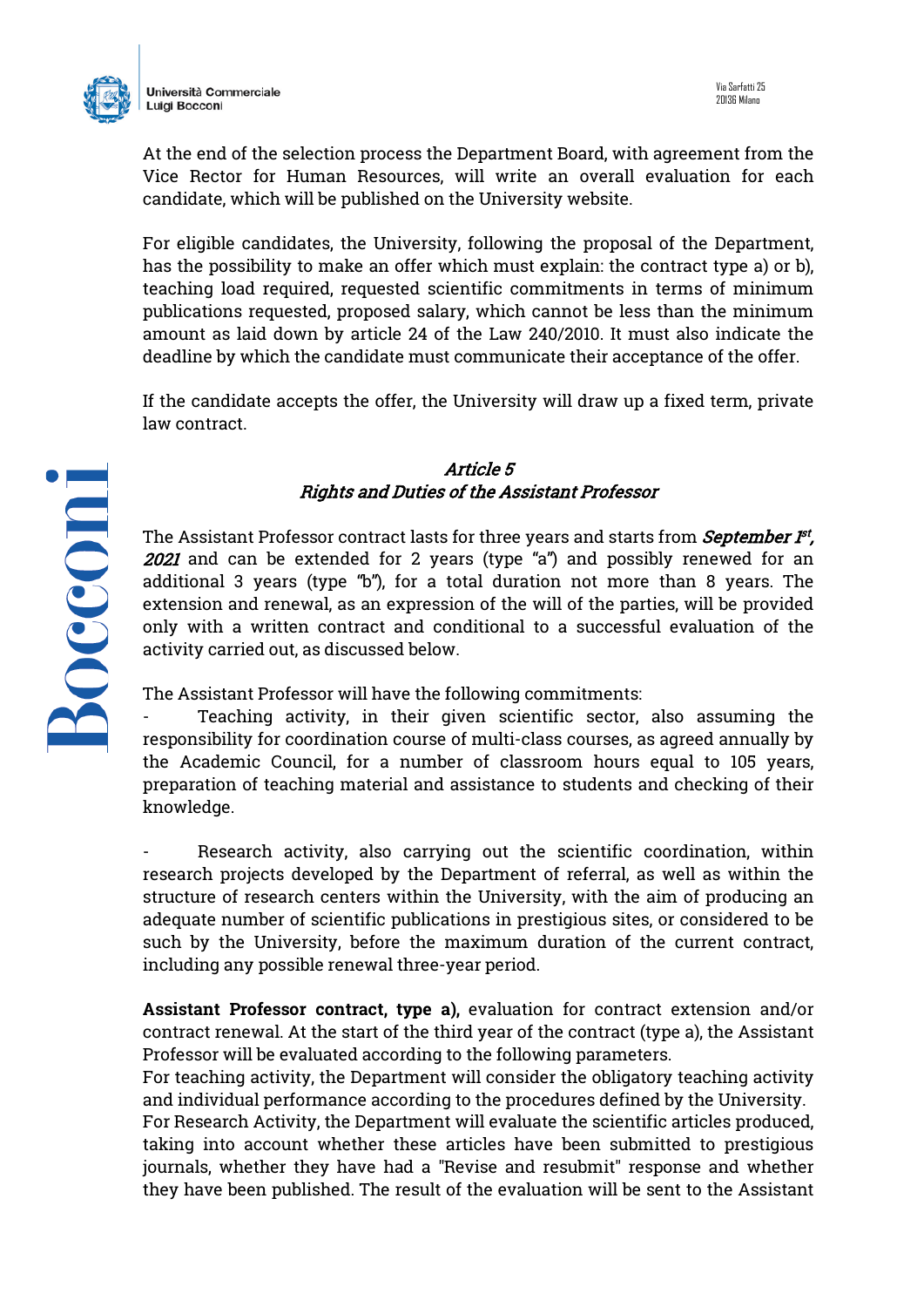

Professor as well as the Vice Rector for Human Resources.

The Department, based on these evaluations, can propose an extension to the contract for a further two years or directly propose that the University offers a type (b) contract.

In the case of the second proposal (type b contract), the subsequent evaluation will be carried out by an Internal Evaluation Committee (CAP - Committee for Appointments and Promotions) to the Human Resources Committee, Chaired by the Vice Rector for Human Resources. This committee doesn't necessarily include external members. This same procedure starts at the beginning of the final year of contract extension if the Department proposes to continue the relationship with a type (b) contract.

**Assistant Professor contract, type b),** evaluation to start the procedure for the conferral of tenure. At the start of the final year of the contract (type b), the Assistant Professor will be evaluated according to the following parameters.

For the teaching activity carried out: fulfilling teaching obligations and evaluation of the individual teaching performance according to the procedures defined by the University.

For the research activity: evaluation of the research projects and checking of the number of scientific publications produced.

In particular in order to be given tenure as Associate Professor, the candidate must have an adequate number of scientific publications in prestigious journals or judged equivalent by the University and positive evaluations on teaching activity and student services given during the duration of the contract.

The University will also evaluate the Assistant Professor's position in the scientific community using internal and external referees' letters of reference partly independently and partly indicated by the Department of referral.

### Article 6 Definition of the Relationship

The following elements will be subject to negotiation between the university administration and the winning candidate, according to the preceding articles:

a) the economic conditions, within the limits imposed by the University Board; in any case the economic conditions cannot be less than the Ministerial tables dictated for Confirmed University Researchers with a National Role according to article 24 of the Law 240/2010;

b) the teaching and research obligations according to the model outlined in article 5 of this announcement;

c) an additional sum for relocation, for candidates coming from EU or non EU